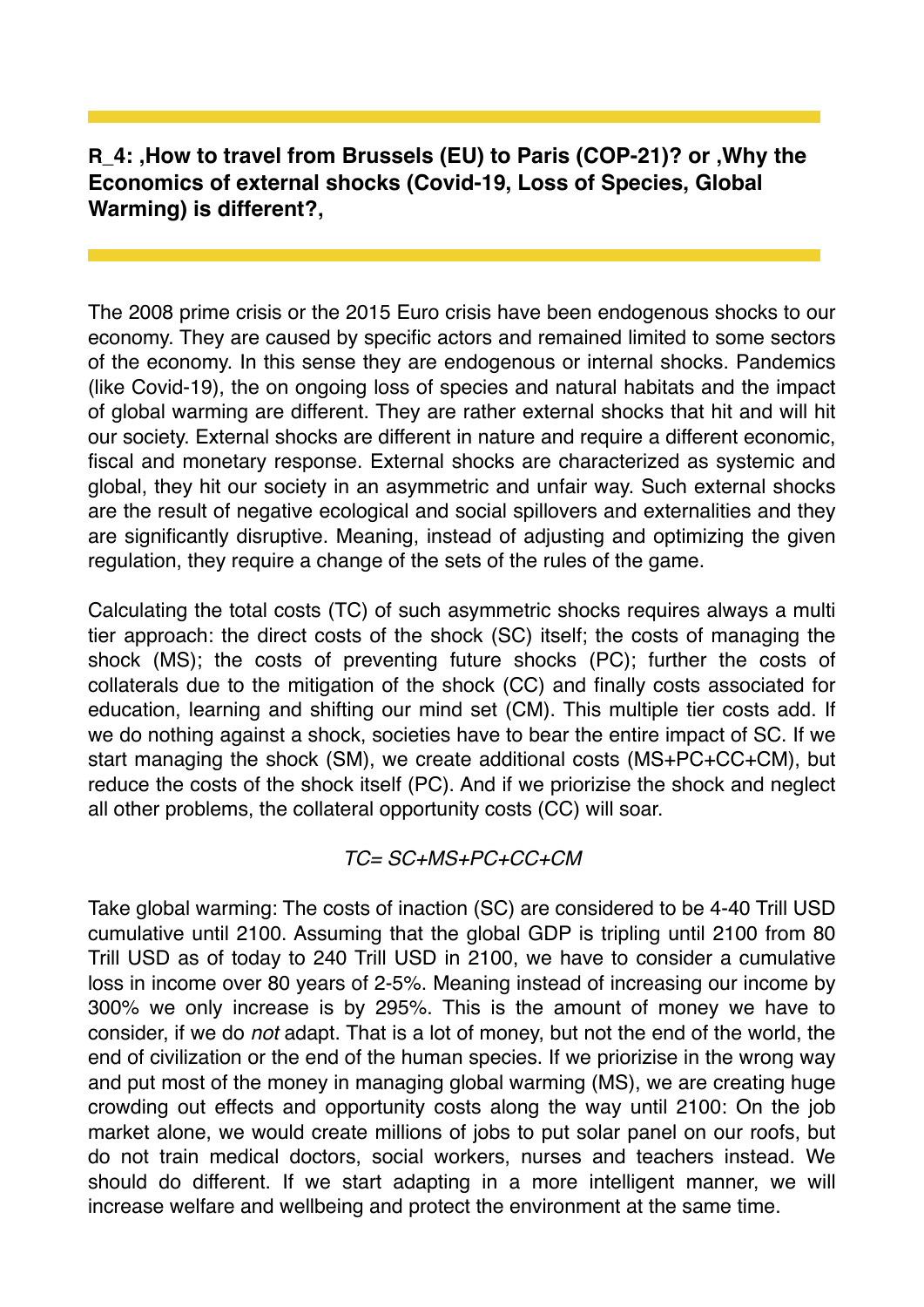The costs of external asymmetric shocks follow a W or J curve (left graph), the total costs, including additional wise adaptation follows the dotted curve (right graph), which would include R&D, infrastructure projects (dams), migration, collective life style changes (riding a bike, eating veggie burgers), new technologies (geoengineering, CCS), taxation (Co2), early warning system, education, new monetary policy (a dual currency regime). BAU represent a non adaptiv response; OPT the cheapest way to consider all potential costs in wiser way; MAX prioritizing towards the shock alone, while leaving all other challenges unchecked.



In order to travel from Brussels (EU) to Paris (COP 21) we should focus on the total costs and wise adaptations following the right graph. In the left graph we prioritize global warming, but maximize the costs at the same time. To Note: The costs of external shocks are mainly opportunity costs, r*eflecting the unfulfilled needs and unchecked risks of projects we have not realized because we decided to put our money somewhere else*. This is particularly relevant because these costs do not